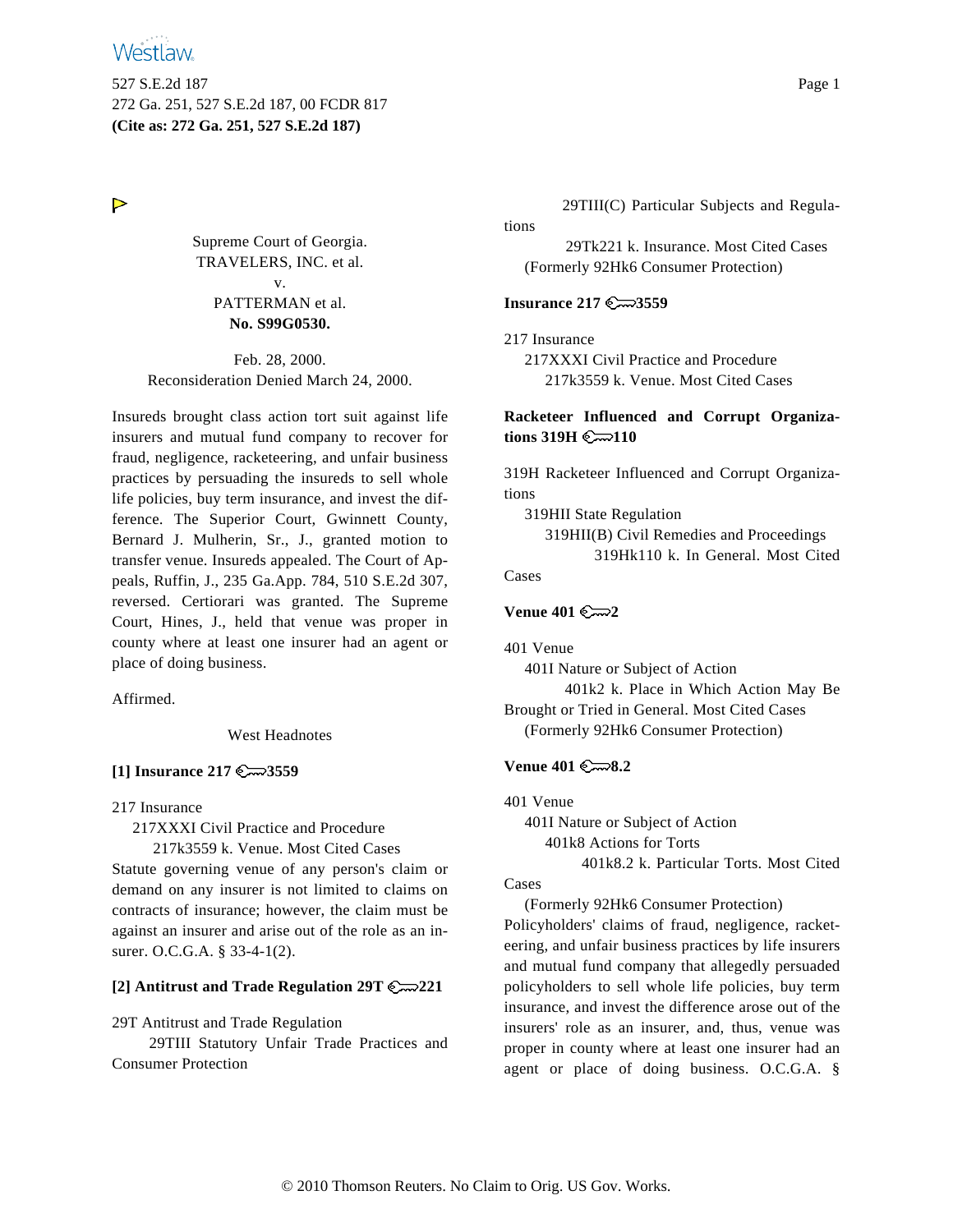### 33-4-1(2).

**\*\*188 \*253** Rogers & Hardin, C.B. Rogers, Peter W. Schneider, John J. Almond, Atlanta, Dye, Tucker, Everitt, Long & Brewton, Thomas W. Tucker, Augusta, for appellants.

**\*254** Bell & James, John C. Bell, Jr., Pamela Sue James, James L. Bentley III, Hull, Towill, Norman, Barrett & Salley, David E. Hudson, Augusta, Milberg, Weise, Bershad, Hynes & Lerach, Barry Weprin, New York, NY, for appellees.

Morris, Manning & Martin, Lewis E. Hassett, King & Spalding, Frank C. Jones, Michael R. Powers, David J. Onorato, Troutman Sanders, Martin M. Wilson, Robert H. Forry, Cindy M. Swinson, Karen E. Cooper, Atlanta, Joey M. Loudermilk, Columbus, Scott J. Cipinko, Rosemont, IL, Victoria E. Fimea, amici curiae.

### **\*251** HINES, Justice.

This Court granted certiorari to the Court of Appeals to consider its decision in *Patterman v. Travelers, Inc.,* 235 Ga.App. 784, 510 S.E.2d 307 (1998), and whether the Court of Appeals was correct in determining that the venue provision of OCGA § 33-4-1(2) is applicable to this action.

The Pattermans, who are California residents, filed suit against Travelers, Inc., Primerica Financial Services, Inc. ("PFS"), Primerica Life Insurance Company ("PLI"), and National Benefit Life Insurance Company, alleging various claims of fraud, negligence, racketeering, and unfair business practices. The Pattermans switched their life insurance from whole life policies to less expensive term life **\*252** policies sold by PLI, and invested the money received and saved in mutual funds issued by PFS. They allege they took these actions based upon false or misleading representations by one of PLI's agents. After losing money when the mutual funds did not perform as expected, the Pattermans canceled their insurance policies, closed their mutual fund accounts, and filed suit in the Superior Court of Richmond County, claiming the defendants sought out cash value life insurance policyholders to induce them, through deceptive sales techniques, to purchase defendants' policies and mutual funds. The Pattermans alleged that the acts complained of occurred in Georgia, and claimed venue was correct in Richmond County by virtue of OCGA § 33-4-1(2), which reads "whenever any person shall have a claim or demand on any insurer, such person may bring an action in any of the following places: ... (2) In any county where the company shall have an agent or place of doing business." It is undisputed that at least one defendant has an agent or place of doing business in Richmond County.

The defendants moved to transfer the action to Gwinnett County, where two of them maintain registered offices. The trial court granted the motion, apparently accepting the defendants' argument that OCGA § 33-4-1 applies only to contract actions and is inapplicable to this tort action. The Court of Appeals reversed, finding that while some subsections of OCGA § 33-4-1 may pertain only to contract actions, subsection (2) can be used to fix venue for a tort action in any county where a defendant insurance company has an agent, as long as the action involves the defendant's insurance business. *Patterman,* supra.

[1][2] The language of OCGA  $\S$  33-4-1(2) is plain; it refers to *any* person, *any* claim against an insurer, and *any* county where the company has an agent or place of doing business. See OCGA § 1-3-1(b). It is not limited to claims on contracts of insurance. It must, however, be a claim against an "insurer," and therefore arise out of the defendant's role as an insurer. *Liberty Mutual Ins. Co. v. Lott,* 246 Ga. 423, 271 S.E.2d 833 (1980). This tort action does. Among other allegations, the Pattermans contend that the defendants made misrepresentations to induce them to surrender their existing policies and purchase different ones. Under the Georgia Insurance Code, such actions can constitute engaging in the business of insurance.**\*\*189** See OCGA §§ 33-1-2(6); 33-6-4(b)(2). And it is clear that the